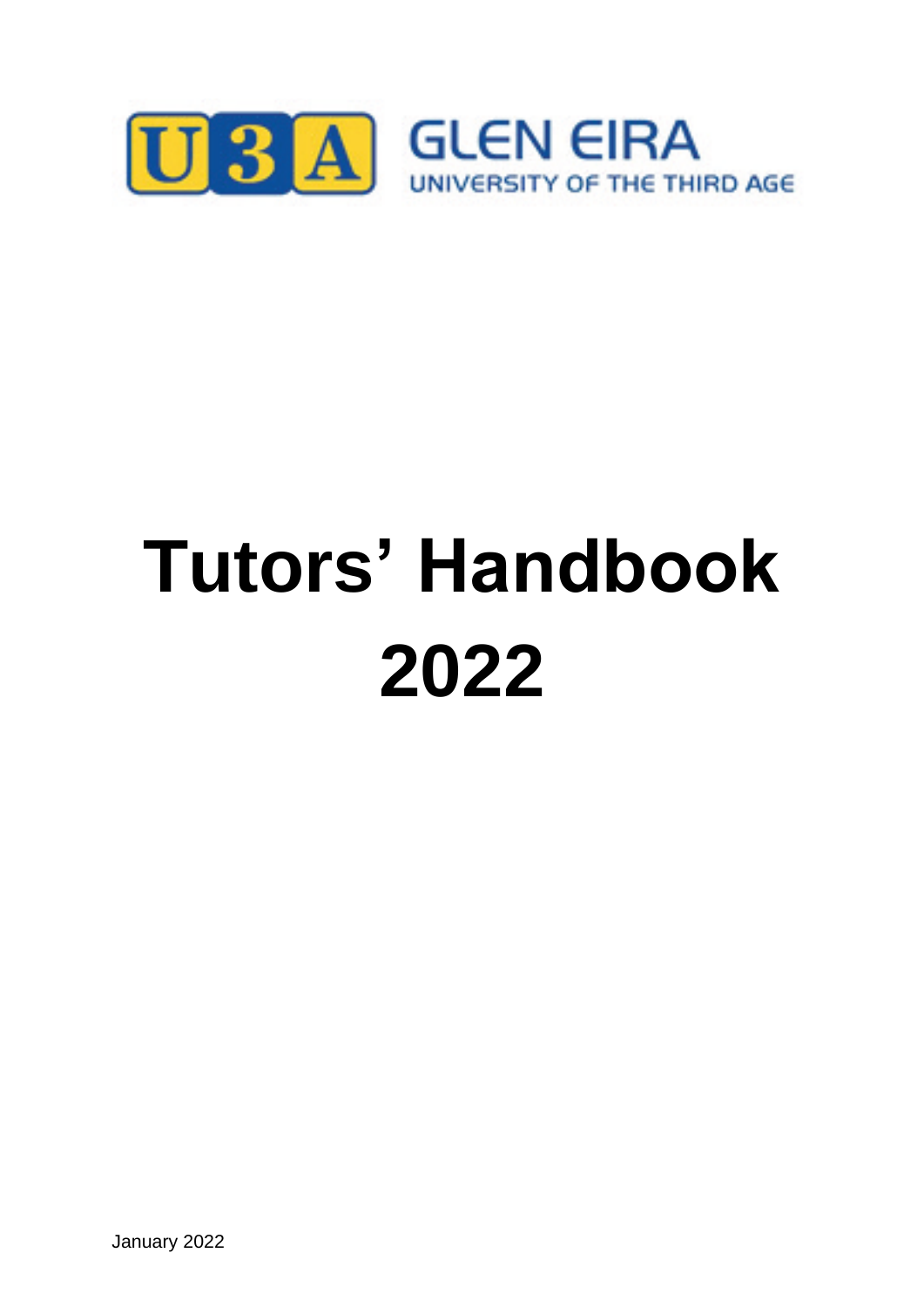| <b>Contents</b> |
|-----------------|
|                 |
|                 |
|                 |
|                 |
|                 |
|                 |
|                 |
|                 |
|                 |
|                 |
|                 |
|                 |
|                 |
|                 |
|                 |
|                 |
|                 |
|                 |
|                 |
|                 |
|                 |
|                 |
|                 |
|                 |
|                 |
|                 |
|                 |
|                 |
|                 |
|                 |
|                 |
|                 |
|                 |
|                 |
|                 |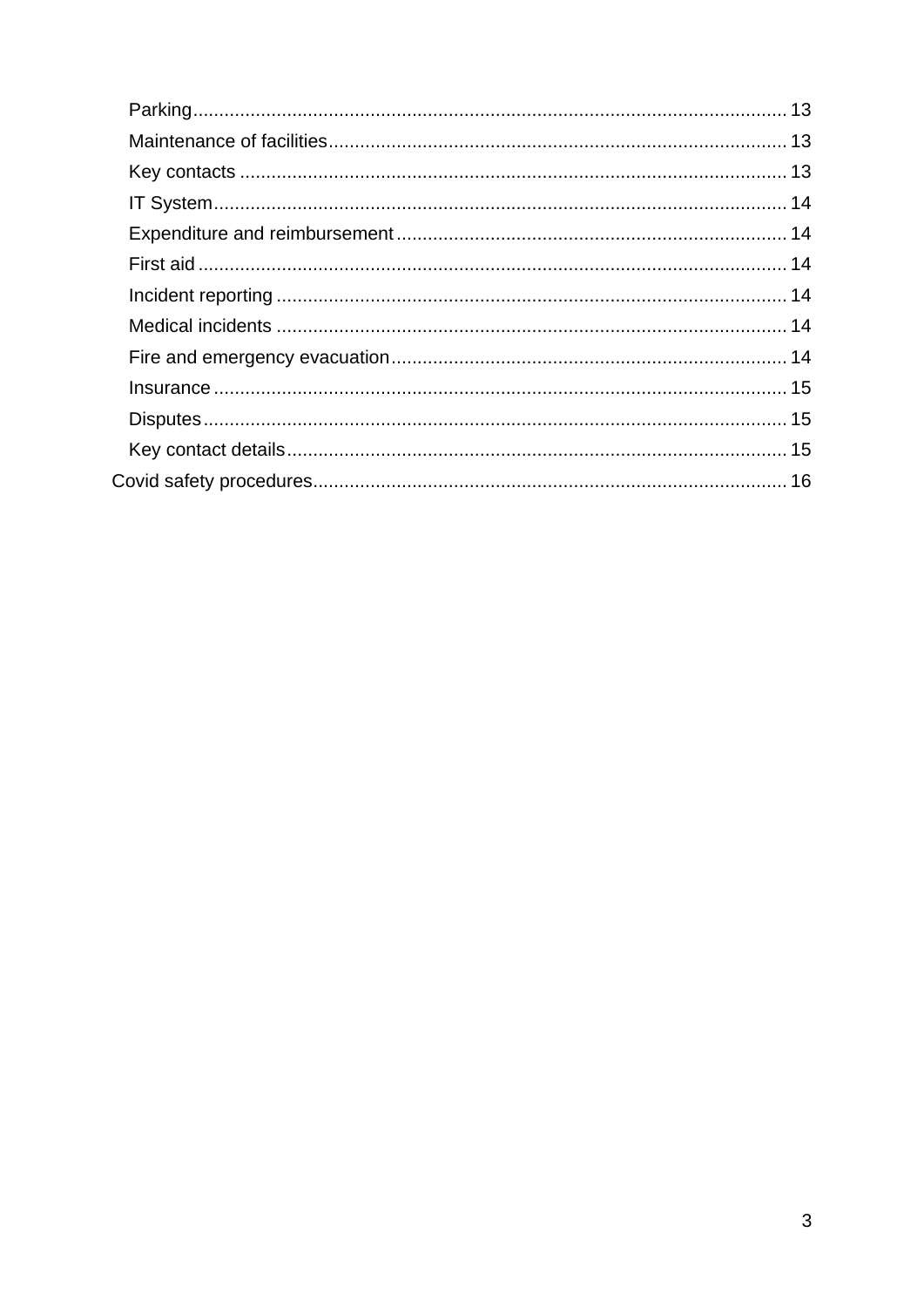## <span id="page-3-0"></span>**Vaccination Policy and Proof of Vaccination**

Glen Eira U3A requires all members participating in face to face classes and activities to be fully vaccinated at present. Any members undertaking activities which commence from the main campus grounds must also be fully vaccinated, eg bike rides starting from the main campus, art gallery visits, bocce.

Members are required to declare their vaccination status on their enrolment details. The current requirement is for two Covid vaccinations but this may change if booster shots are required in future or health orders change.

Only members who are fully vaccinated can seek to enrol in face to face classes, or activities commencing from the main campus grounds.

Members can self-declare their status as being fully vaccinated on their enrolment details. Tutors of face to face classes and activities commencing from the main campus grounds must sight proof of vaccination status before the member commences their enrolment in the course or activity.

Tutors of face to face classes must show their proof of being fully vaccinated to members of the committee of management prior to taking face to face classes.

There are four ways you can show COVID-19 proof of vaccination to gain entry to courses and activities at Glen Eira U3A:

- COVID-19 digital certificate via the Service Victoria app.
- COVID-19 digital certificate saved to a smartphone wallet.
- Printed copy of COVID-19 digital certificate together with a valid photo ID.
- Printed copy of immunisation history statement together with a valid photo ID.

Please note medical exemptions from any doctor or medical practitioner will not be accepted as meeting the requirement. Medical exemptions must be registered with Services Australia and may then appear on the immunisation record.

Tutors are not required to obtain and store a printed copy of a vaccination statement or digital certificate, as this may breach privacy.

A copy of the Covid safety procedures is attached at the end of this handbook.

## <span id="page-3-1"></span>**Background to Glen Eira U3A**

#### <span id="page-3-2"></span>**Purpose of Glen Eira U3A**

Glen Eira U3A aims to:

- 1. To provide educational, social and recreational programs and activities which promote lifelong learning for members of the Third Age Generation.
- 2. To create an environment that encourages participation, mutual co-operation and social equality, without reference to qualifications, assessments, awards or distinction between those who teach or lead and those who participate.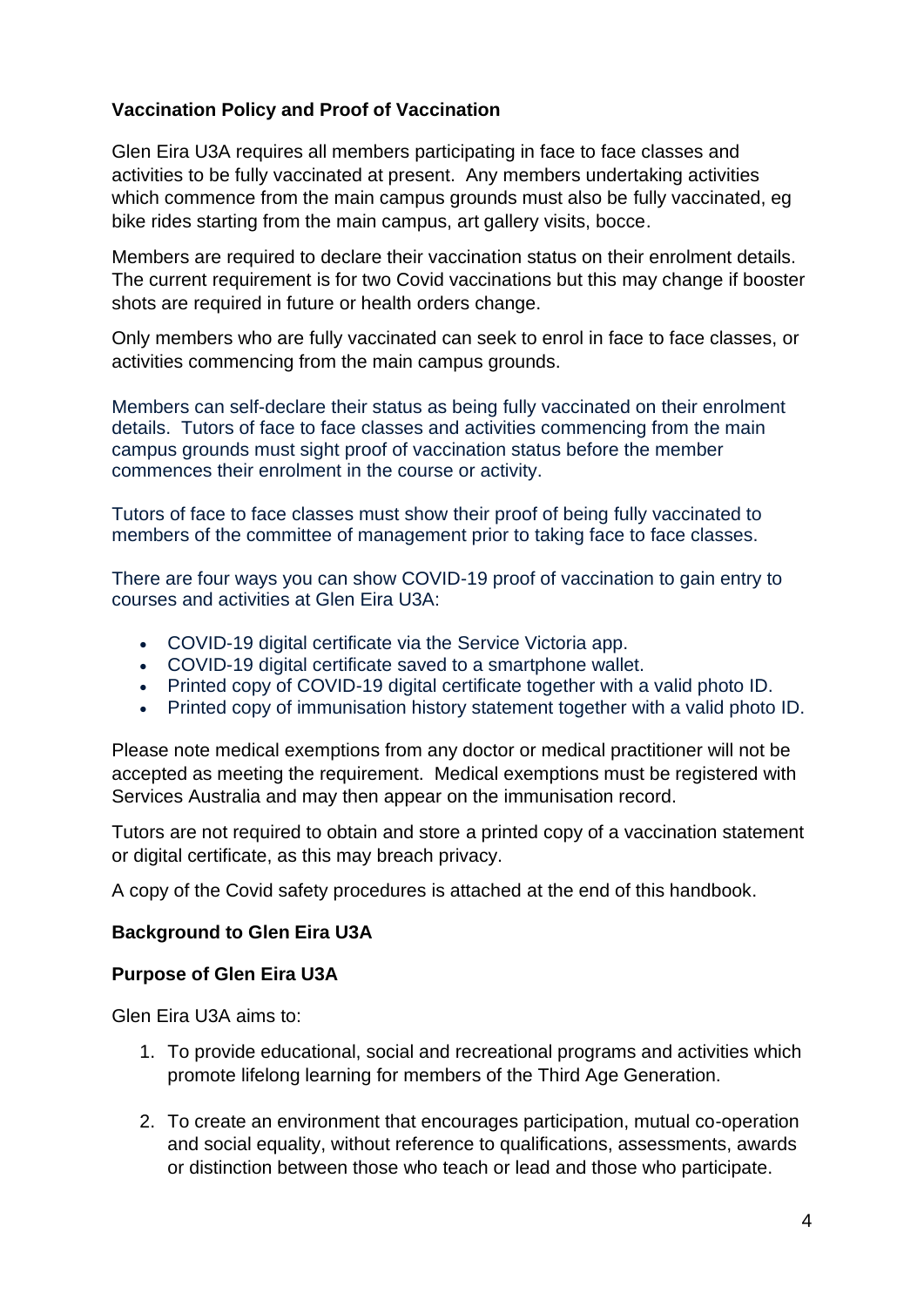- 3. To participate in local community programs, advocating for, and celebrating, the capabilities and potential of mature-aged people and their value to society.
- 4. To support and promote the University of the Third Age movement.

## <span id="page-4-0"></span>**History of Glen Eira U3A**

Glen Eira U3A has been offering classes to the over 55s since 1987. In 1998 we moved to our current site which had previously been the Glen Huntly Bowling Club. Over the years, our members have been very active in obtaining Government and Council support, and this has resulted in Glen Eira being one of the few U3As to own its own premises.

Our current, purpose-built building was opened in 2010, with a membership of about 650. This number has increased over the following years, reaching 1200 before Covid closures impacted, resulting in 970 members in 2021.

#### <span id="page-4-1"></span>**Venues**

Glen Eira U3A's main venue is located at 1151Glenhuntly Rd, Glen Huntly. The main building includes:

- Three linked green rooms
- Computer room
- Red room
- Gold room
- Art room

The studio building includes:

- Purple room
- Pink room

However, some courses are provided in other community facilities:

Carnegie Library (Boyd Room) - 7 Shepparson Avenue, Carnegie

Caulfield Park Sports Club – 280A Balaclava Rd, Caulfield Nth

Caulfield Senior Citizens' Centre - 8 Cedar Street, Caulfield South

Duncan McKinnon Reserve – cnr Murrumbeena Rd and North Rd, **Murrumbeena** 

Elsternwick Croquet Club – 27 Parkside St, Elsternwick

Dynamite Dance Centre – Level 1, 760 Glenhuntly Rd, Sth Caulfield

Ormond Senior Citizens' Centre - 2 Newnham Grove, Ormond

Ormond Uniting Church - 264 Booran Road, Ormond

Theosophical Society - 664 Glenhuntly Road, South Caulfield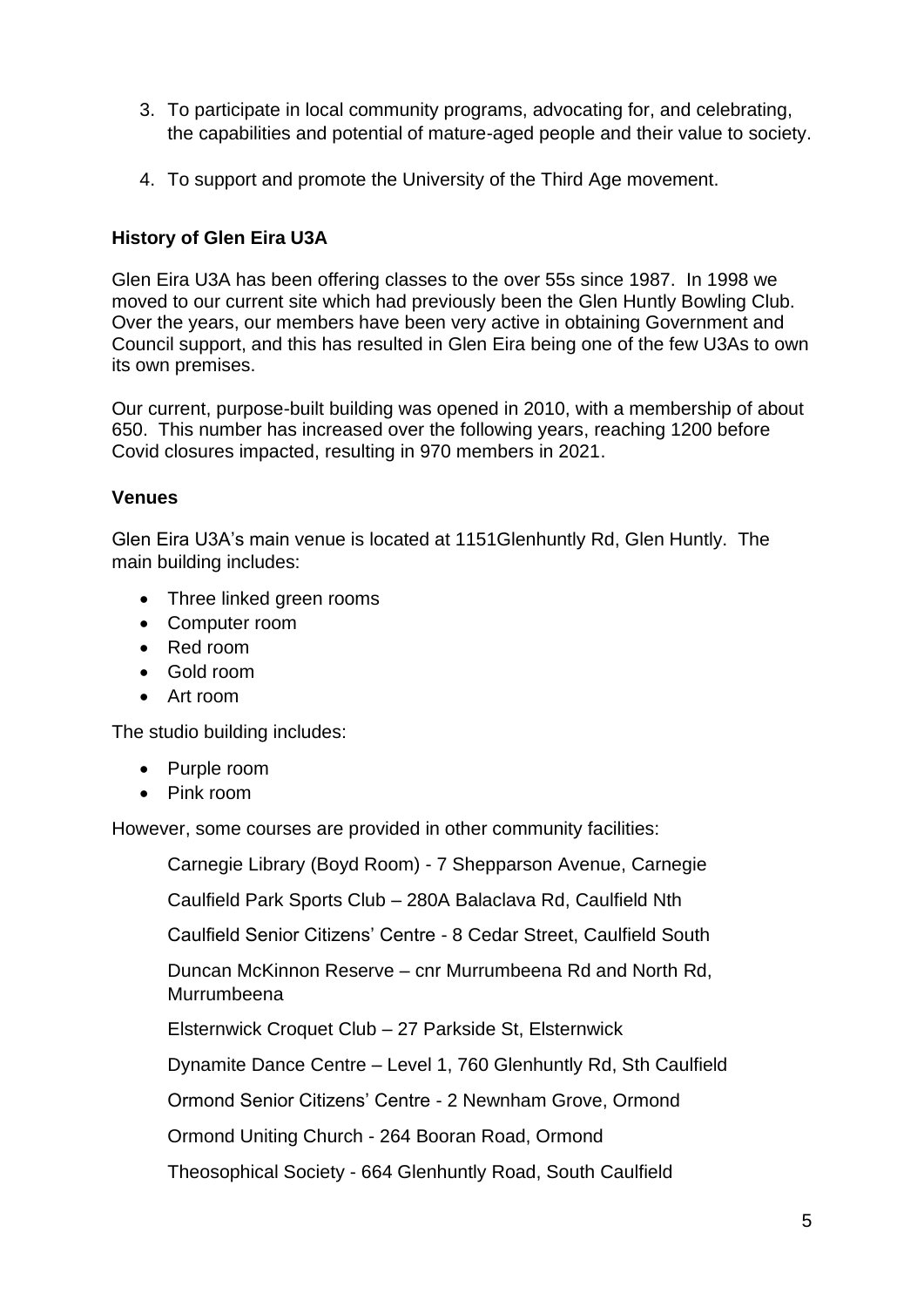## Venues are marked below:



## <span id="page-5-0"></span>**Capacity of rooms and venues**

Glen Eira U3A abides by the current health orders in relation to required occupancy levels from time to time. At present enrolments is set at the rate of 2 sq metres.

## <span id="page-5-1"></span>**Policies**

Glen Eira U3A has a number of policies in place. Policies will be advertised from time to time in the newsletter, on the website or on noticeboards. If unsure about a particular policy, please contact the Secretary on [secretary@gleneirau3a.org.au](mailto:secretary@gleneirau3a.org.au).

#### <span id="page-5-2"></span>**Communication within U3A**

U3A communicates with members through:

- Regular newsletters which are available from the website or from the reception desk;
- Information on the website [www.gleneirau3a.org.au](http://www.gleneirau3a.org.au/) ;
- Occasional emails;
- Noticeboards; or
- Notices placed in rolls.

Members can communicate with Glen Eira U3A by: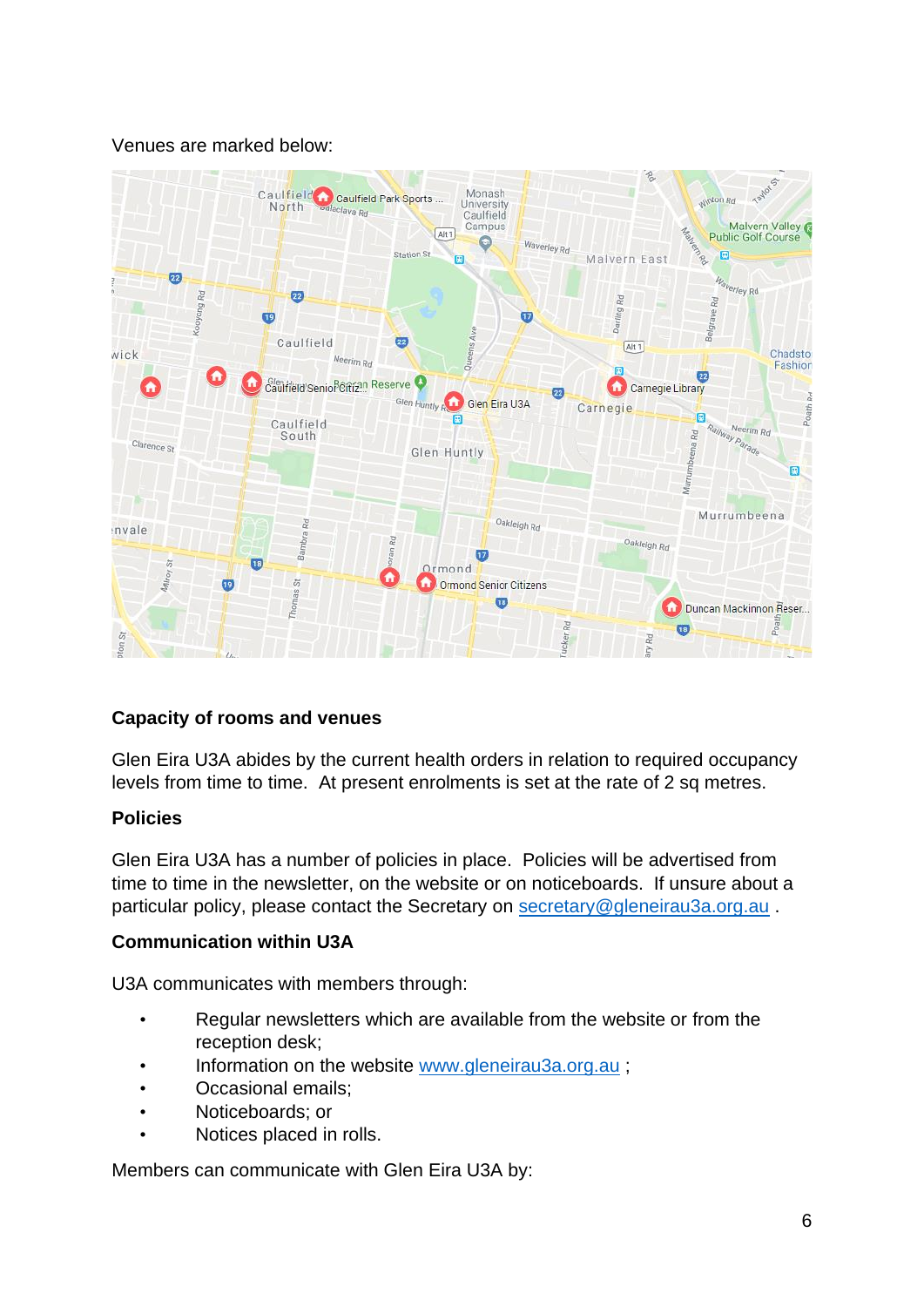- Mail to PO Box 286 Glen Huntly VIC 3163
- Visit 1151 Glenhuntly Rd, Glen Huntly
- Phone 9572 0571
- System issues or change of details to [enquiries@gleneirau3a.org.au](mailto:enquiries@gleneirau3a.org.au)
- Official email to [secretary@gleneirau3a.org.au](mailto:secretary@gleneirau3a.org.au)

#### <span id="page-6-0"></span>**Calendar 2022**

Key dates in 2022 are listed below:

| 7 February        | Courses commence |
|-------------------|------------------|
| 27 June to 8 July | Mid-year break   |
| 25 November       | Classes finish   |

Glen Eira U3A does not operate on public holidays:

| <b>7 FEBRUARY</b> | <b>COURSES COMMENCE</b>         |
|-------------------|---------------------------------|
| 14 MARCH          | <b>LABOUR DAY</b>               |
| 15 APRIL          | <b>GOOD FRIDAY</b>              |
| 18 APRIL          | <b>EASTER MONDAY</b>            |
| 25 APRIL          | <b>ANZAC DAY</b>                |
| 13 JUNE           | <b>QUEENS'S BIRTHDAY</b>        |
| 24 JUNE           | <b>END OF FIRST SEMESTER</b>    |
| 11 JULY           | <b>START OF SECOND SEMESTER</b> |
| 24 SEPTEMBER      | <b>GRAND FINAL</b>              |
| 1 NOVEMBER        | <b>MELBOURNE CUP</b>            |
| 25 NOVEMBER       | <b>COURSES CLOSE</b>            |

We have a number of Jewish members who may observe Jewish holidays which fall on week days.

#### <span id="page-6-1"></span>**Events**

From time to time, events will be organized and advertised in the newsletter, on the website or on noticeboards. Events may include:

- Tutor briefings
- Member briefings
- Open Day
- Annual General Meeting
- Art show
- Choir concerts
- Recorder concerts

All events must be notified well in advance to the Secretary and approved by the management committee.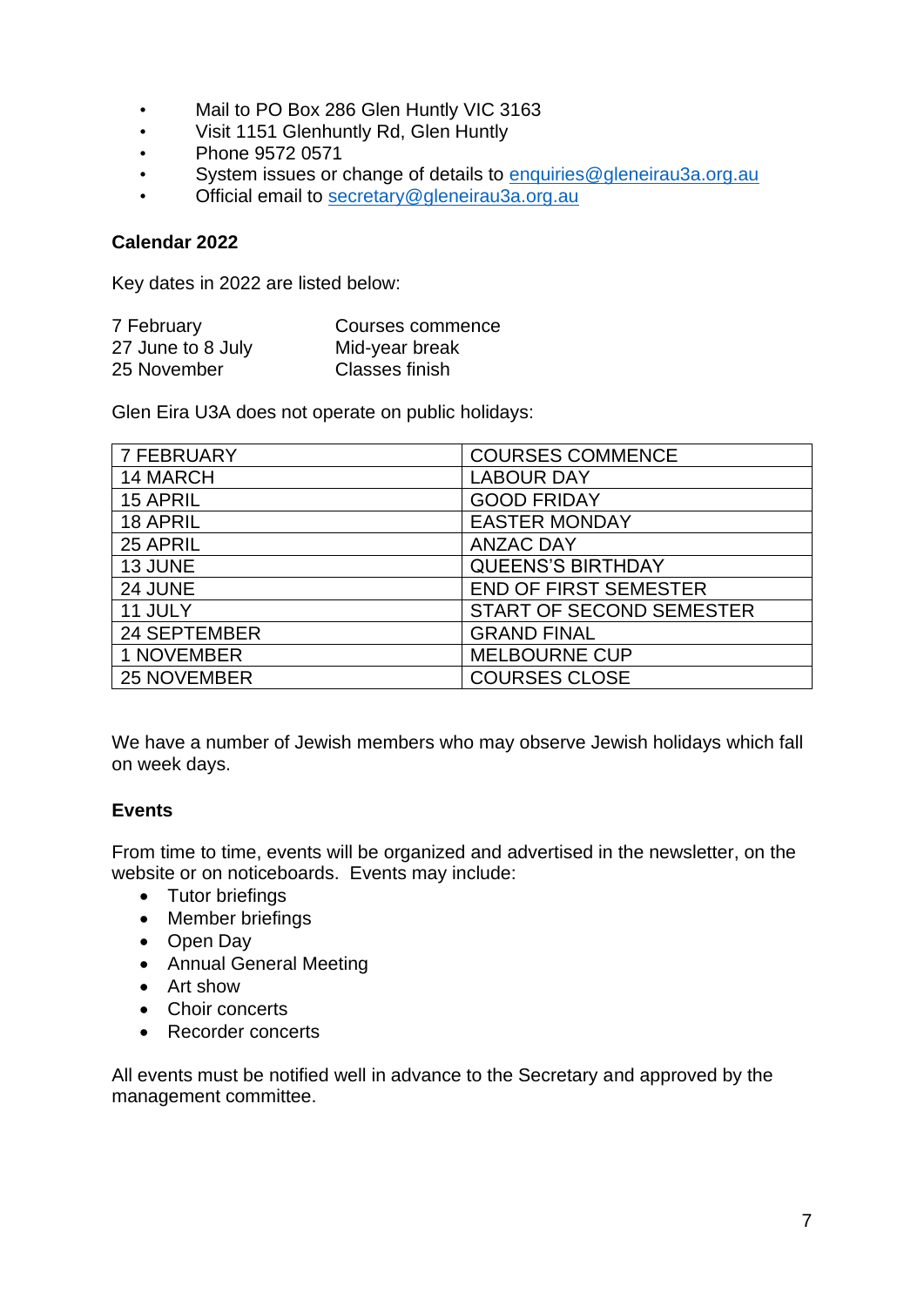# <span id="page-7-0"></span>**Tutors' roles, responsibilities, and rights**

# <span id="page-7-1"></span>**Enrolments**

The U3A philosophy means that all applicants for courses are treated fairly. Classes should not be allowed to become de facto private clubs.

Enrolments are accepted online or at reception. The computer system will record enrolments in strict time order. No preference is given to students because of longevity in the course, or for friendship reasons. If there are skill requirements for courses, then they must be specified in the course description and tutors may exclude enrolees who do not meet the advertised requirements following assessment.

#### <span id="page-7-2"></span>**Role**

Tutors need to:

- Design their course, taking account of the principles of adult learning;
- Decide on the minimum number of participants;
- Provide a course description:
- Develop or organise appropriate resources for the course;
- Set any additional fees for the course;
- If necessary, assess applicants for the course if there are prerequisites;
- Deliver the course; and
- Seek feedback from course participants throughout the course and at its conclusion.

# <span id="page-7-3"></span>**Responsibilities**

Tutors have responsibility to:

- be reliable, accountable and committed;
- undertake the agreed program or course responsibly and ethically;
- respect confidentiality;
- request support from class members and the organisation when it is needed;
- value and support other volunteers;
- ensure they are fully aware of all issues concerning OH& S and in particular, evacuation and emergency procedures; and
- know the relevant policies such as copyright, taking photos and grievance procedures.

If a session of a course cannot proceed because of tutor absence, or changes as a result of health orders or Covid restrictions, tutors should ensure their students are advised. Tutors should take responsibility to use the UMAS system to email their students, or seek the assistance of the office to ensure that students are advised.

# <span id="page-7-4"></span>**Rights**

Tutors have a right to:

- a healthy and safe work environment;
- reimbursement of U3A associated out-of-pocket expenses;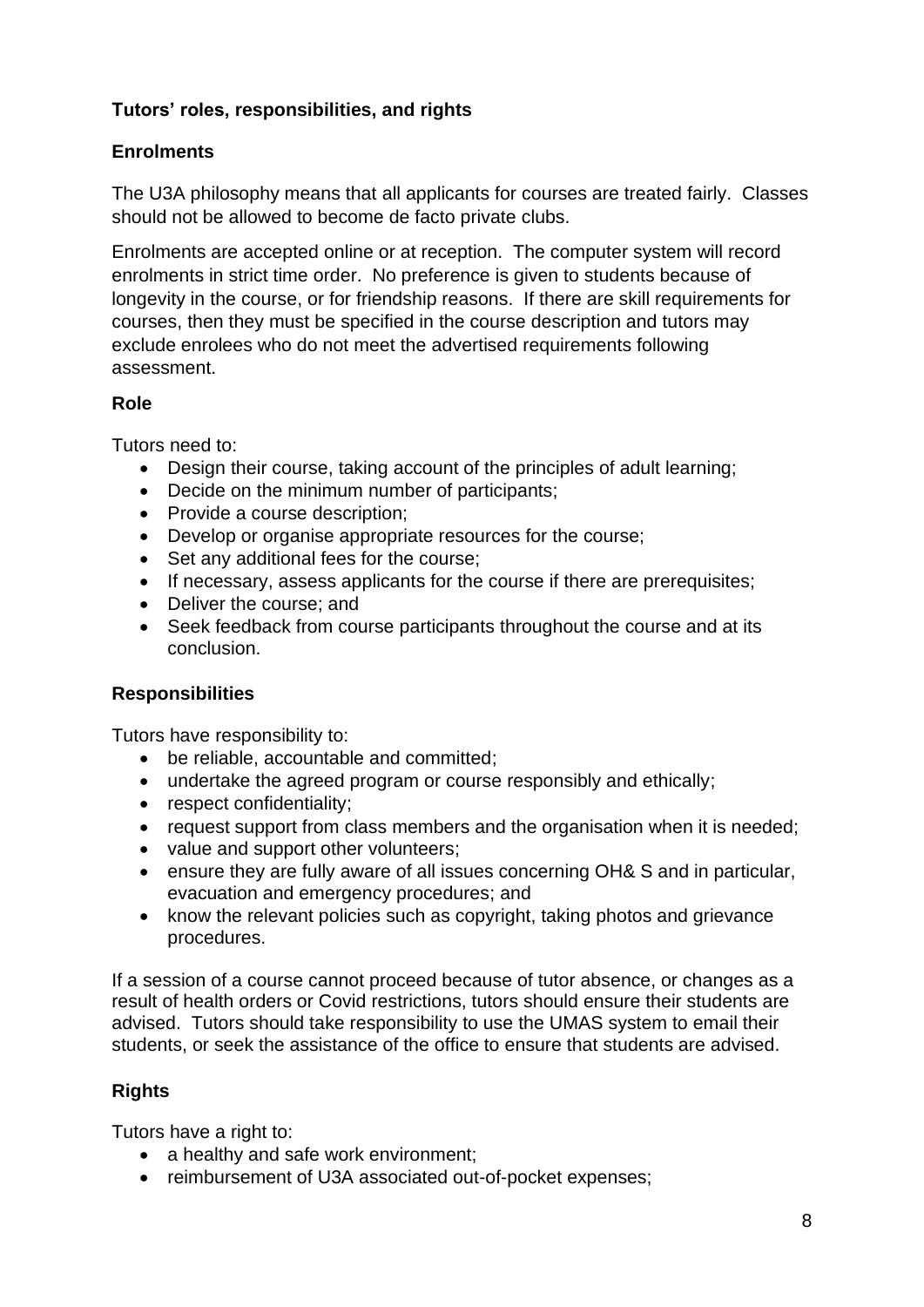- consultation and information on matters that directly and indirectly affect them as a tutor;
- access to grievance procedures, if necessary; and
- support to undertake their role as tutor by orientation and professional development opportunities.

## <span id="page-8-0"></span>**Tutor's Assistant**

Tutors may wish to enlist the support of an assistant. The assistant may:

- check that name tags are worn;
- ensure the roll is signed by those present:
- assist with technology set up or operation;
- ensure the room is left clean and tidy; and
- if using an external venue, organize tea or coffee supplies.

Please note that while the efforts of tutor's assistants are appreciated, they will not be offered priority enrolment the same as tutors.

#### <span id="page-8-1"></span>**Course coordinators**

The management committee may appoint course coordinators in some areas each year. There is one overall course coordinator (who can be contacted on [courses@gleneirau3a.org.au](mailto:courses@gleneirau3a.org.au) ).

Course coordinators are responsible for the scheduling of classes, allocation of rooms, development of the overall program of courses and promotion of courses.

## <span id="page-8-2"></span>**Class operations**

## <span id="page-8-3"></span>**Class membership**

The maximum size of classes will have been set taking into account the preferences of tutors, but also the safe capacity of rooms.

Enrolments are done through a computerised system. The reception desk will provide tutors with rolls recording the members enrolled. Any member seeking enrolment who cannot be accommodated within the maximum class size will be wait listed for future vacancies.

Tutors may choose to assess the proficiency of students to ensure that class enrolments are appropriate. However, specific course requirements should be included in the course description.

Tutors are not permitted to allow additional members to join their class without the member having been formally enrolled.

Any person attending the main campus who is not enrolled needs to register at the reception for permission to observe a class or tour the building. For courses run offsite, tutors should decide whether they are happy for the class to be observed, but should not allow participation in active exercise sessions.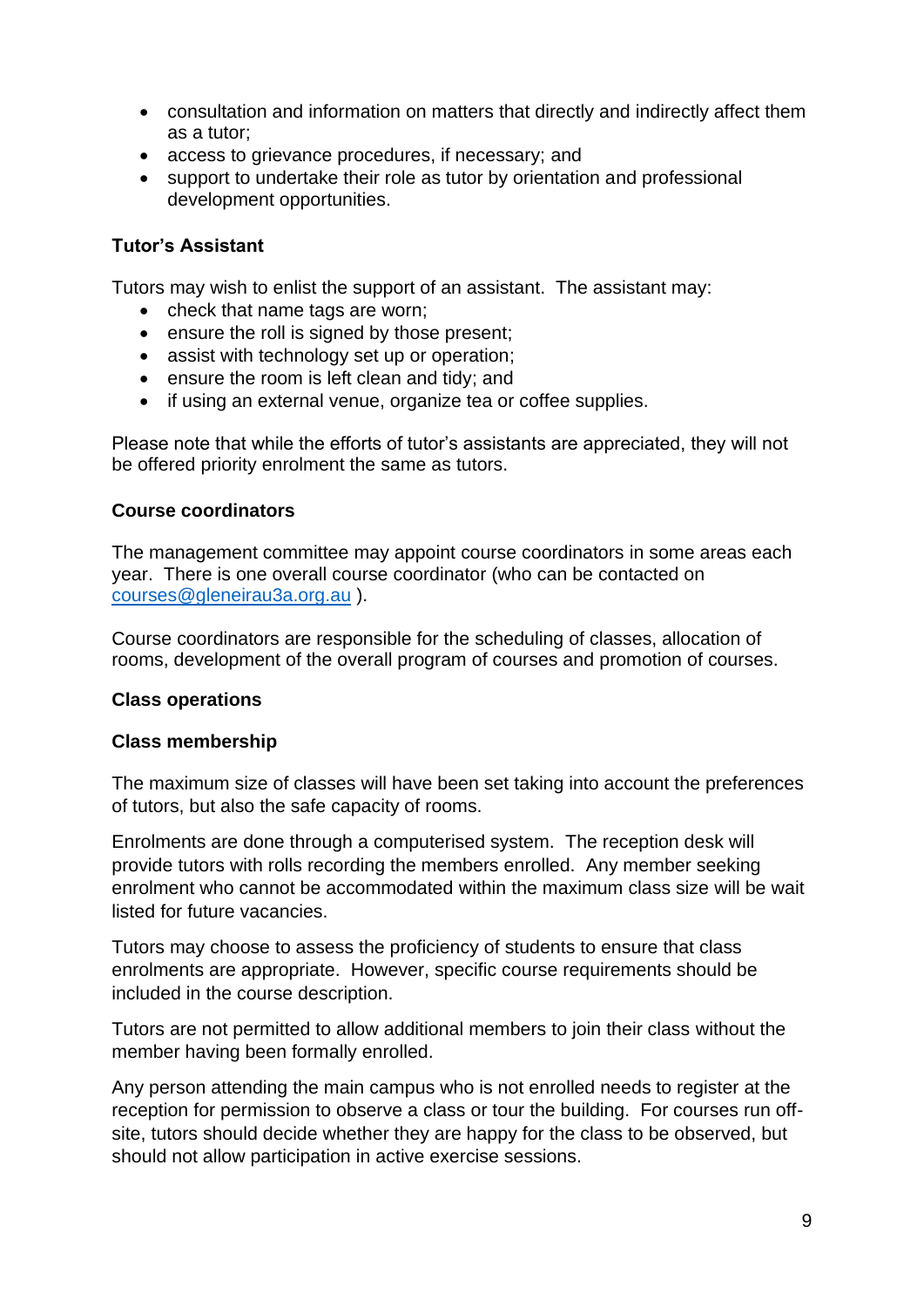#### <span id="page-9-0"></span>**Room arrangements**

Courses will have been allocated to specific rooms. Tutors are responsible for setting up the rooms, turning lights and air conditioning on and off, removing any rubbish left in the room, cleaning whiteboards that have been used and returning any equipment.

Tutors will need to ensure that noise does not interfere with other classes operating concurrently.

The demand for rooms is very strong, so tutors will need to ensure that they vacate rooms quickly to allow the next class to set up.

## <span id="page-9-1"></span>**Air conditioning and ventilation**

Classrooms in the main campus are supplied with air conditioning. Please note that air conditioners do not draw in fresh air. In the main building ventilation is supplied through vents, and in the studio (purple and pink rooms) by opening and closing windows. The air conditioners are only supplied for heating and cooling. Air conditioners and ventilation equipment are serviced regularly.

If you need assistance with adjusting heating and cooling, please seek help from reception. Information about the interaction of the air conditioning and ventilation systems is available on the website.

#### <span id="page-9-2"></span>**Off campus classes**

Some courses are run in local government facilities.

Tutors will need to obtain a key from the Healthy Ageing Officer, Glen Eira Council. The Council contact for confirming key card allocations is Lana Cari, the Healthy Ageing Officer. She can be contacted on [LCari@gleneira.vic.gov.au](mailto:LCari@gleneira.vic.gov.au) or 9524 3800 or 0435 205 406.

Tutors are responsible for the use and maintenance of the venue. Please check that a first aid kit is available and that members are briefed on emergency procedures at the venue. Please ensure that you have access to a telephone should an ambulance or other emergency services be required.

Tutors will need to complete and lodge an incident report with the office if any incident happens at an off campus venue.

## <span id="page-9-3"></span>**Equipment**

Glen Eira U3A has a range of equipment in classrooms at the man campus, but does not have any person responsible for managing equipment. Tutors should check equipment before commencement of the session.

## <span id="page-9-4"></span>**Name tags**

Members are provided with name tags each year which include emergency contact details. It is a requirement that name tags be worn at all times.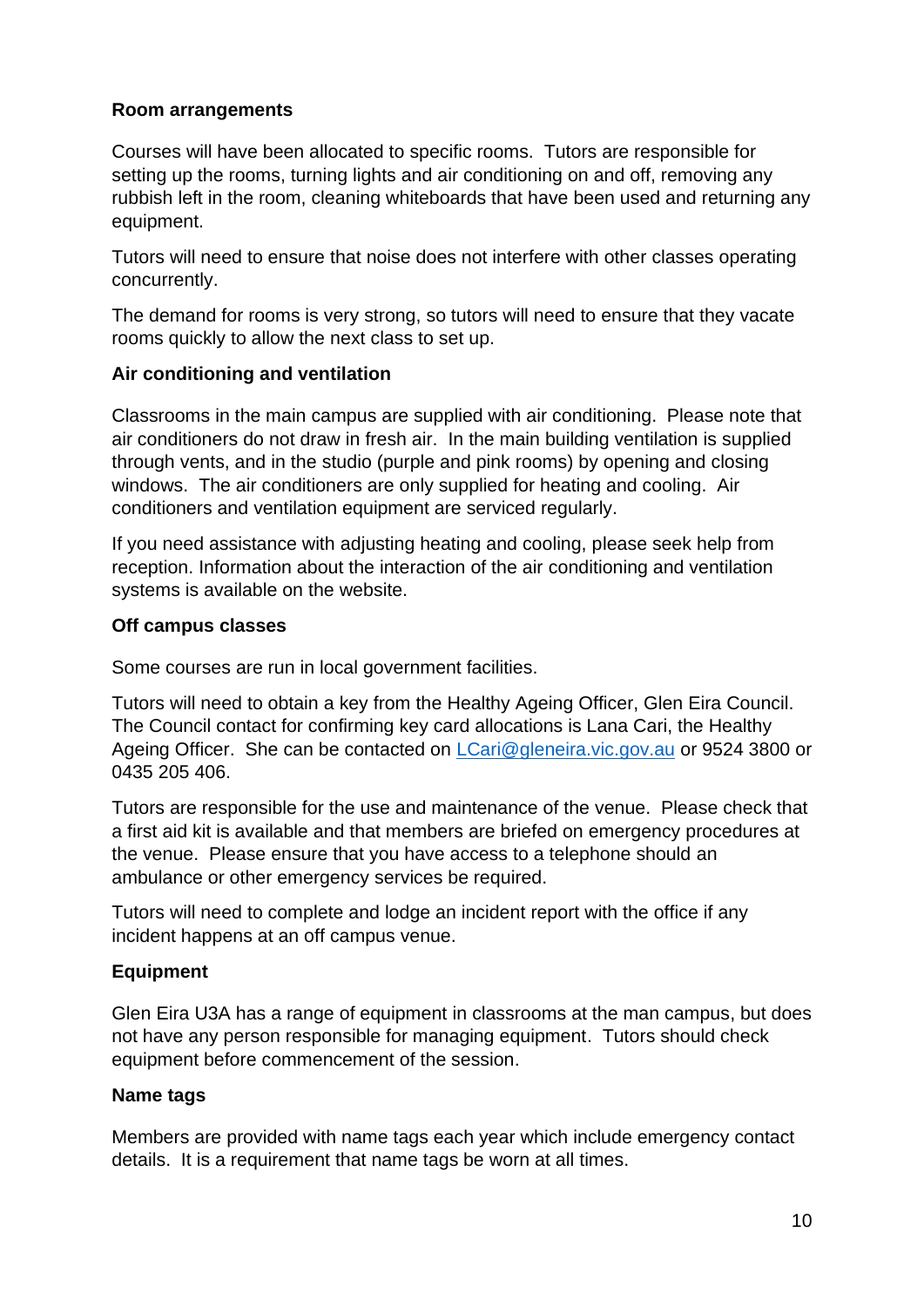# <span id="page-10-0"></span>**Rolls**

For courses conducted in the main building, tutors should collect the roll from the tray in front of the office as they arrive for their course, and return it at the end of the session.

For courses based elsewhere, tutors will be provided with the roll prior to commencement of the course. If members have been absent without apology for three sessions, tutors should check the apology emails they have received from students and, if necessary, contact the office to check whether apologies have been advised to the office.

All members present must sign the roll. If future absences are known, members may record them in the roll. Apologies will be recorded by the reception desk or may have been advised to the tutor. Any member absent without apology for three consecutive classes may be removed from the class by the office, and the next waitlisted member invited to attend. Tutors can be given the contact details of the waitlisted member to determine their level of skill is suitable to the course.

## <span id="page-10-1"></span>**Collection of additional fees from students**

Tutors may agree with the office that additional course fees are required for consumables for the course. They can be listed for the course and collected at the time of enrolment. Tutors need to speak to the Treasurer to receive the additional fees collected from members.

If there are additional one-off costs for transport or materials used by students, tutors may collect the additional fees and directly pay invoices.

## <span id="page-10-2"></span>**Tutor absences**

Tutor absences should be notified to the office on [enquiries@gleneirau3a.org.au](mailto:enquiries@gleneirau3a.org.au) .

Tutors should take responsibility for notifying class members if a class is to be cancelled. This can be done through the UMAS system online by logging in to the website and sending an email to all members enrolled in the course. Instructions are available on the website.

If the tutor is unable to contact a member and an email or phone call is required, the tutor may request that the office assist.

If the tutor absence is prolonged then options include:

- class members engaging in temporary self-help, or
- a temporary tutor being found.

# <span id="page-10-3"></span>**Communication with students**

Tutors can download details of their students from the UMAS system, and also use the system to send emails to all students in the course. Note that email replies will be sent to [enquiries@gleneirau3a.org.au](mailto:enquiries@gleneirau3a.org.au) unless another return address is entered.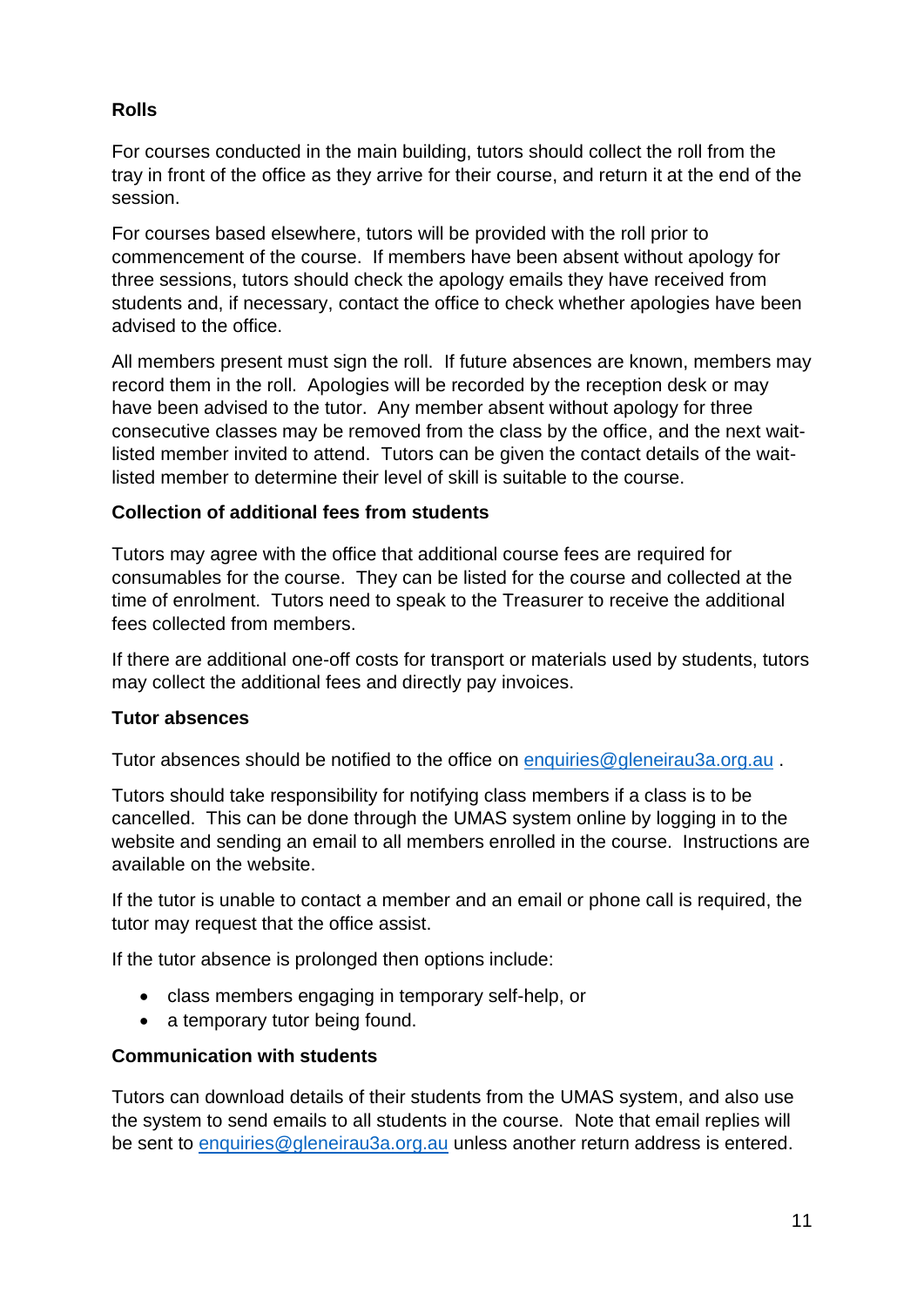Tutors may seek to publish presentations or reference material on the U3A website by contacting the Secretary. Please be aware that material published will be viewable publicly.

## <span id="page-11-0"></span>**Sharing personal information**

Tutors must not circulate lists of students' details or give out information about particular students without having specific permission from the individuals involved. Tutors should not pass information about students to other students, particularly the waitlist.

However, should students decide to share their information, this is their prerogative.

# <span id="page-11-1"></span>**Copyright**

A small amount of another person's work may be copied for educational and teaching purposes.

## <span id="page-11-2"></span>**Phone use in class**

Neither tutors nor students should receive or make calls during class. Please remind students to silence phones. Any urgent call should be taken outside the classroom.

#### <span id="page-11-3"></span>**Taking photos**

Tutors must obtain the approval of students before taking class photos.

#### <span id="page-11-4"></span>**Support Services**

#### <span id="page-11-5"></span>**Office**

The office is open:

Monday to Friday 9.30 am to 3.00 pm

The office maintains member records, provides course rolls, and records apologies received by phone.

Photocopying is available. There is no longer a fee for photocopying.

In 2022, as a result of Covid restrictions, there may be a more limited service provided by the office. Tutors may need to foreshadow their requirements in advance to the office and may be required to collect at a later time.

Management Committee members or designated members open and close the building each day. One committee member is on duty each half day and are available to discuss and resolve any significant issues. Please contact the reception desk in the first instance.

## <span id="page-11-6"></span>**Kitchen facilities**

The kitchen will be open for tea and coffee at the main campus. There is no charge. Volunteers will organise stacking of the dishwasher as required.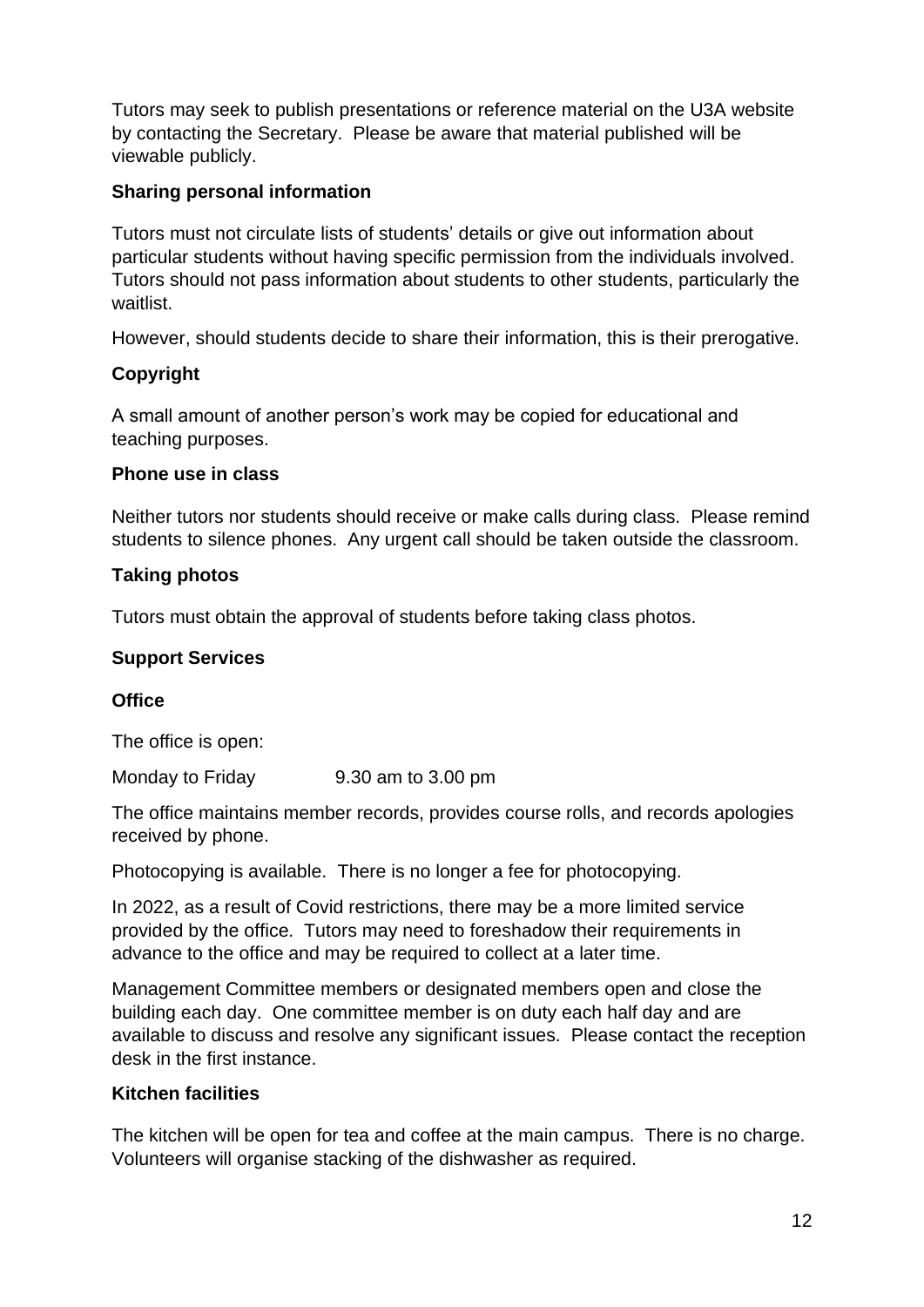# <span id="page-12-0"></span>**Parking**

Glen Eira U3A has ownership and control only of the parking spaces **directly** in front of the U3A fence and labelled accordingly as U3A. All other parking spaces are controlled by Woolworths, who have contracted with a private provider, Secure Parking Pty Ltd. The terms and conditions are displayed at the entry to the Woolworths car park, and related signage limits parking at Woolworths to 2 hours. Through a special arrangement with Woolworths, U3A reception can provide Woolworths permits to members that can be displayed for periods up to 3 hours in the Woolworths car park.

If you drive to U3A sometimes, you should obtain a U3A annual parking permit from the office.

If you need to park for up to 2 hours, you may park anywhere in the Woolworths car park. But if you are parked directly in front of the U3A fence, display your U3A parking permit.

If you need to park for up to 3 hours to attend U3A, you can request a 3 hour Woolworths permit from the reception desk and display it in your car. You must return the 3 hour permit before you leave.

If you need to park for more than 3 hours, you should only park in front of the U3A fence and display your annual U3A permit.

Any fines issued by Secure Parking Ltd are the responsibility of the owner.

Please note that there are three spaces in front of the fence to the far left-hand side that are restricted to authorised volunteers only. Those authorised have a special permit. The three spaces are allocated one to reception volunteers, one to back office volunteers and one to tutors selected by the management committee who are involved in tutoring for three hours or more on specific days, but whose classes commence after 9.30. Eligible tutors will be approached directly and provided with passes to display.

## <span id="page-12-1"></span>**Maintenance of facilities**

The Glen Huntly campus is maintained by the committee of management. Any concerns about facilities can be directed to the President at [president@gleneirau3a.org.au](mailto:president@gleneirau3a.org.au) .

Cleaning is done through a commercial contract. Gardening is done by volunteers.

## <span id="page-12-2"></span>**Key contacts**

Details of the Glen Eira U3A Management Committee are provided on the noticeboard.

The key contacts for tutors are:

General enquiries, photocopying, rolls and apologies received – Reception desk

Scheduling of courses and class limits – Course coordinator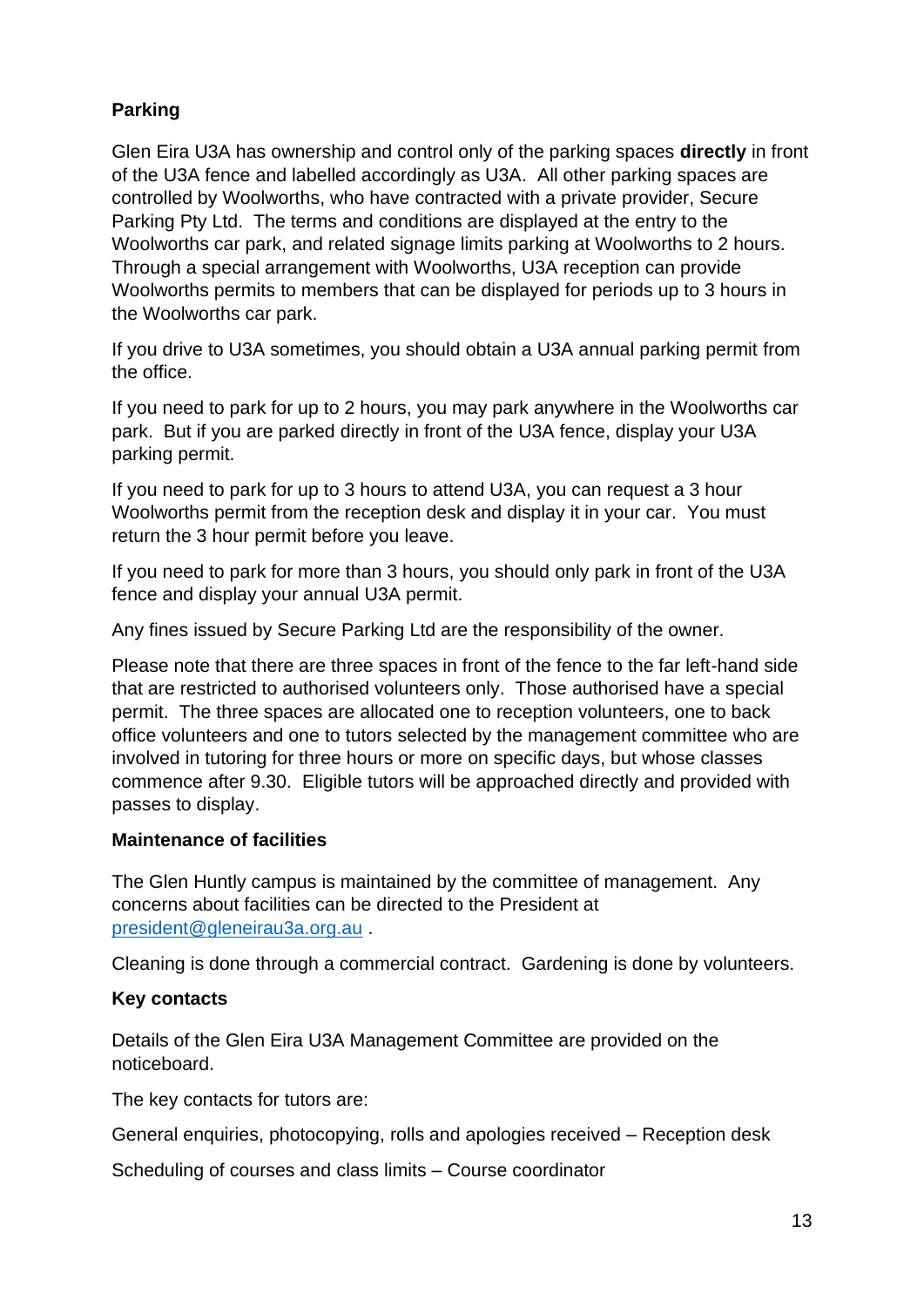Assistance with using the UMAS system – Office staff

Request for committee to approve a purchase – Secretary

Payment or reimbursement for approved expenditure - Treasurer

## <span id="page-13-0"></span>**IT System**

Glen Eira uses the UMAS System to enrol members in courses and to record tutors and volunteers. A guide to printing lists of students and sending emails to students is available on request.

For advice and assistance, contact office staff.

## <span id="page-13-1"></span>**Expenditure and reimbursement**

Tutors should ask students to supply or pay for any consumables used in the course. The cost of consumables can be included in the enrolment fee by arrangement with the office.

Tutors may seek approval from the management committee for the purchase of equipment or goods required for their course. Please contact the Secretary to arrange for approval by the management committee. Once approved, invoices or receipts should be submitted to the Treasurer.

#### <span id="page-13-2"></span>**First aid**

Tutors should ensure that they know the location of the first aid kit. In the main building, this is located in the kitchen above the fridge. A defibrillator is installed on the wall in reception and is simple to use. A video that demonstrates its use is on the website.

## <span id="page-13-3"></span>**Incident reporting**

Tutors are reminded that every accident, illness or incident that occurs at the U3A campus, or other venues used by U3A, shall be documented. Forms are included in class rolls. The completed form, including the names of witnesses, shall be forwarded to the Secretary of Glen Eira U3A within 24 hours.

## <span id="page-13-4"></span>**Medical incidents**

In the case of a collapse or serious injury, the tutor or office should ring the ambulance on 000. The emergency contact recorded on the badge should also be notified.

In the case of illness, the ill member should advise how they wish to be assisted.

If there is an incident which may raise potential medical issues, the member should be encouraged to consult their own doctor.

## <span id="page-13-5"></span>**Fire and emergency evacuation**

Information on fire and emergency procedures is provided inside the course roll.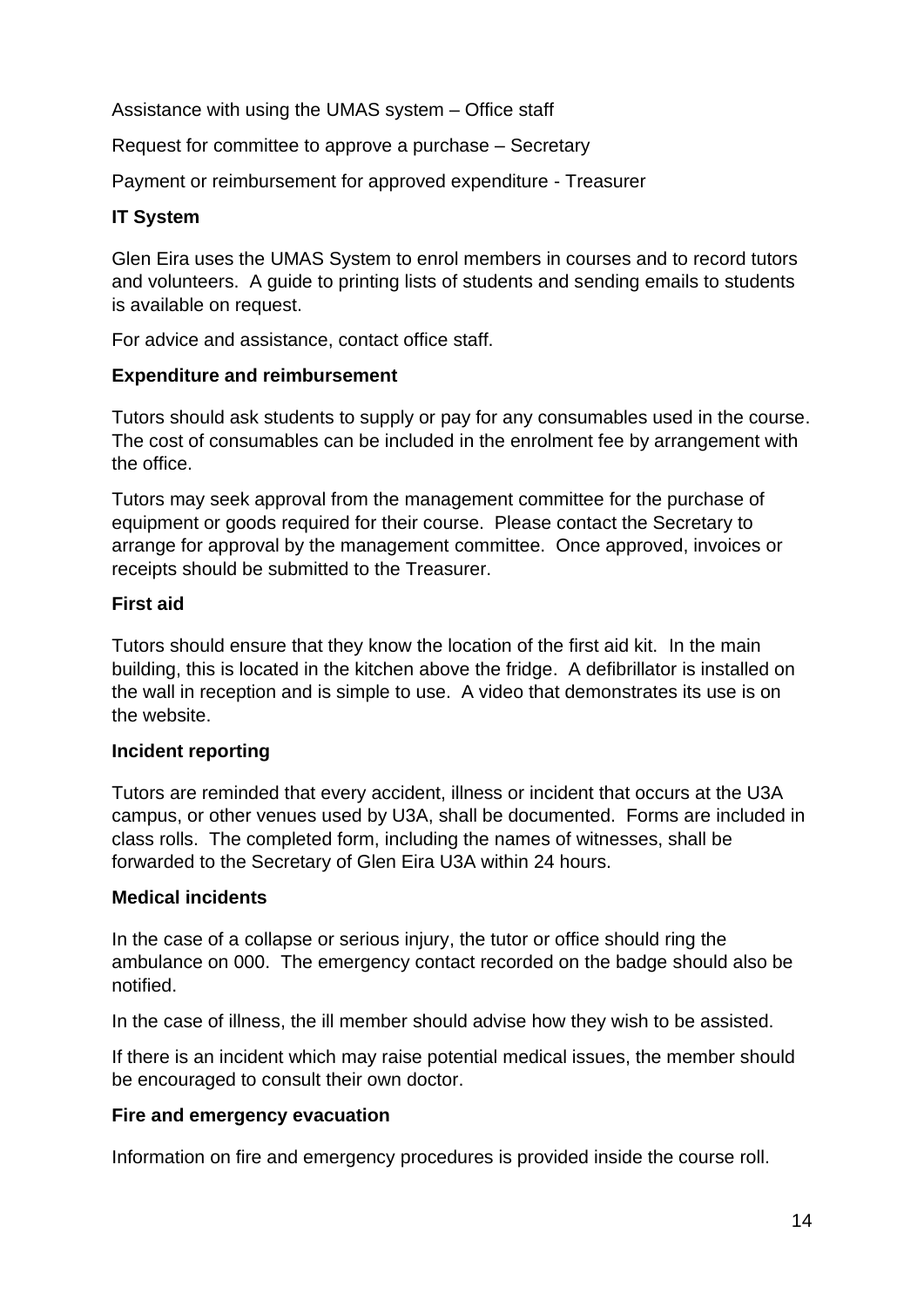In the case of fire or emergency, tutors should direct members to evacuate by the quickest and most direct route. In the main building, the assembly area is the front car park. Once evacuated, tutors should check the roll to ensure everyone is safe.

#### <span id="page-14-0"></span>**Insurance**

Glen Eira U3A is insured with the Victorian Managed Insurance Authority. Anyone making a claim for injury sustained at Glen Eira U3A should advise the secretary on [secretary@gleneirau3a.org.au](mailto:secretary@gleneirau3a.org.au) and will be provided with a VMIA claim form. A guide to VMIA insurance is available on the website.

## <span id="page-14-1"></span>**Disputes**

Any disputes between members must be notified to the secretary on [secretary@gleneirau3a.org.au](mailto:secretary@gleneirau3a.org.au) .

#### <span id="page-14-2"></span>**Key contact details**

| <b>Position/Role</b> | <b>Name</b>          | <b>Phone</b> | <b>Email</b>                 |
|----------------------|----------------------|--------------|------------------------------|
| President            | <b>David Collier</b> | 0431 244     | president@gleneirau3a.org.au |
|                      |                      | 652          |                              |
| Secretary            | <b>Del Stitz</b>     | 0409 525     | secretary@gleneirau3a.org.au |
|                      |                      | 085          |                              |
| Course               | <b>Chris Perera</b>  | 9557 1842    | courses@gleneirau3a.org.au   |
| Coordinator          |                      | 0409 963     |                              |
|                      |                      | 945          |                              |
| Treasurer            | Jo Brown             | 0401 845     | treasurer@gleneirau3a.org.au |
|                      |                      | 754          |                              |
|                      |                      |              |                              |
| Office staff         | Rachel Van           | 9572 0572    | enquiries@gleneirau3a.org.au |
| and IT               | <b>Run</b>           |              |                              |
| enquiries            |                      |              |                              |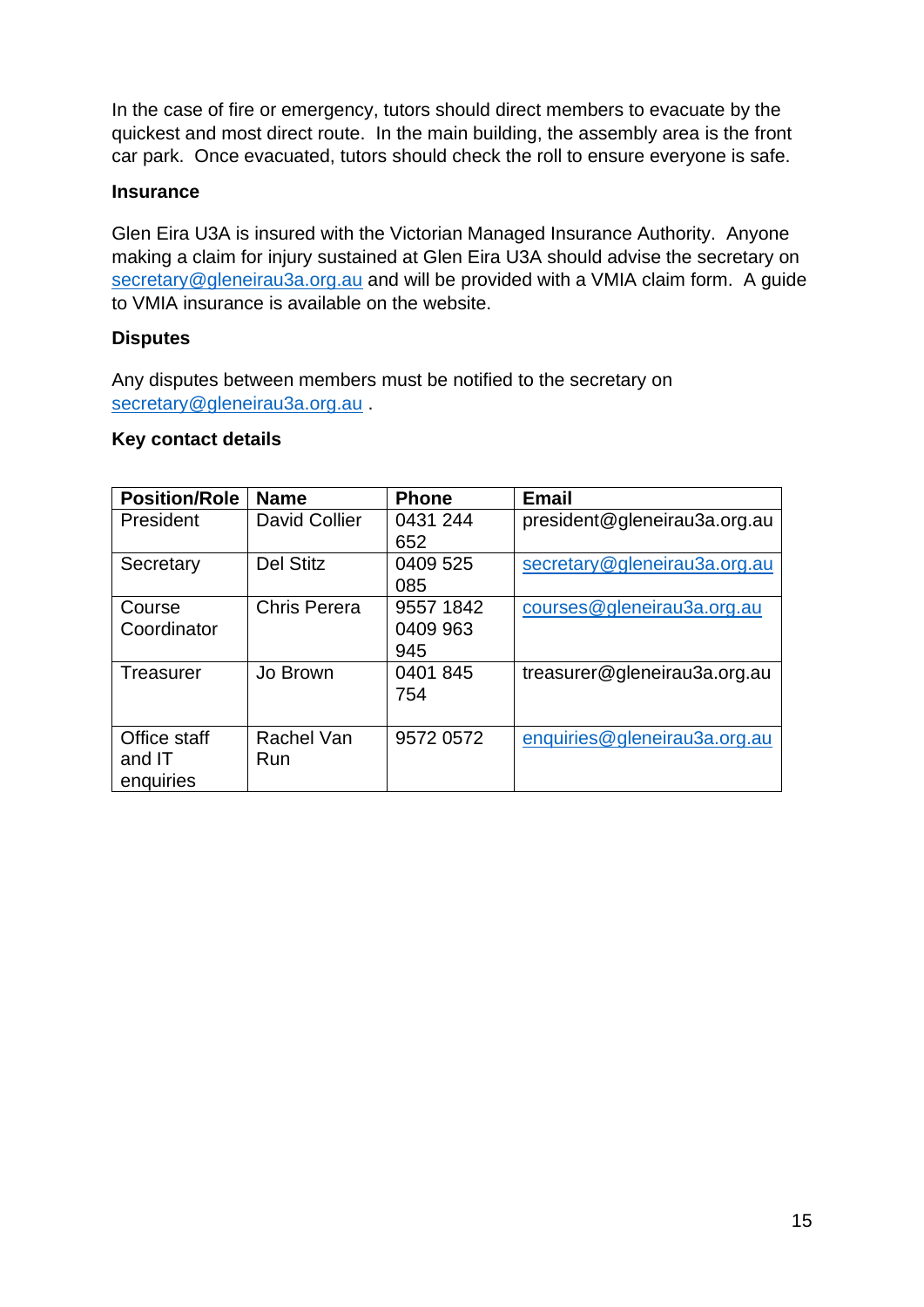## <span id="page-15-0"></span>**COVID SAFETY PROCEDURES**

#### **1. Avoiding exposure to Covid**

Any member who has been exposed to Covid must not attend Glen Eira U3A during the recommended quarantine period.

#### **2. Identifying possible symptoms**

Any member showing possible symptoms (such as fever, chills, sweats, cough, sore throat, breathing problems, runny nose or loss of smell) will be encouraged to apologise and not attend classes and activities.

#### **3. Monitoring Covid advice and restrictions**

The Secretary will monitor the latest Covid advice and restrictions, and keep the committee and members advised.

#### **4. Cleaning**

Premises used by Glen Eira U3A will be regularly cleaned by the building owners. The main campus occupied by Glen Eira will be routinely cleaned once a week, or as required.

#### **5. Good hygiene**

Glen Eira U3A will provide hand sanitiser at entry and exits at its main campus. Soap provided in bathrooms will be antiseptic. Key touch points will be wiped down regularly by tutors or designated volunteers.

At its main campus, care will be taken to avoid use of equipment that cannot be safely disinfected. For example, bridge players are now using their own bidding cards.

It is expected that external premises used by U3A will implement their own Covid safety plans, which will include appropriate hygiene practices.

#### **6. Mask policy**

Glen Eira U3A will require use of masks as required by current health orders from time to time.

At the present time, masks are required indoors. If undertaking strenuous exercise, they can be removed.

#### **7. Course and activity options**

Glen Eira U3A has diversified its delivery of courses and activities. Both face to face and Zoom courses will be offered in 2022.

Face to face classes in 2022 will be restricted to those members who have been fully vaccinated in line with the vaccination policy. Tutors will have access to printed rolls which identify those who have self-declared to be fully vaccinated. At the